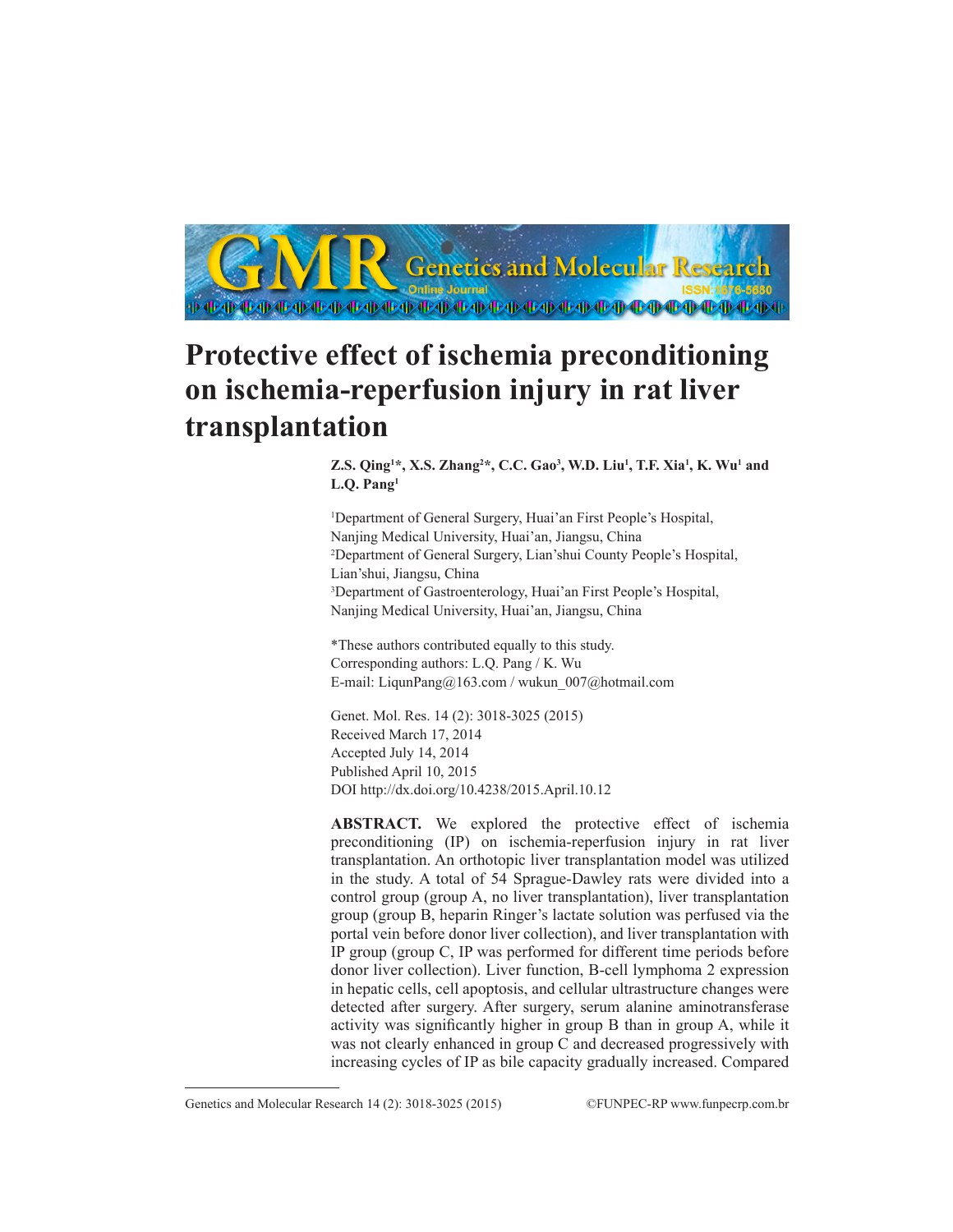with group B, group C showed alleviated injury of hepatic cells, increased B-cell lymphoma 2 expression, and a lower apoptosis index. IP had a protective effect on ischemia-reperfusion injury in rat liver transplantation, and the mechanism correlated with increased B-cell lymphoma 2 expression in hepatic cells and inhibition of cell apoptosis.

**Key words:** Ischemia preconditioning; Ischemia-reperfusion injury; Liver transplantation; Rats

# **INTRODUCTION**

Ischemia preconditioning (IP) refers to one or more transient ischemia/reperfusion (I/R) episodes induced in body tissue or organs, which confers a state of endogenous protection of body tissue and cells against subsequent long-term ischemic injuries. During liver transplantation, primary hepatic non-function resulting from ischemia-reperfusion injuries (IRI) is considered to be the main reason for liver graft failure (Kupiec-Weglinski and Busuttil, 2005). In our study, the donor liver was subjected to IP and an orthotopic liver transplantation model was established; serological indicators, B-cell lymphoma 2 (Bcl-2) expression in liver tissue, cell apoptosis, and cellular ultrastructure changes were observed after IRI induction during rat liver transplantation to explore the protective effect of IP on the donor liver and to provide a theoretical basis for the clinical prevention and treatment of liver IRI in liver surgery and other fields.

# **MATERIAL AND METHODS**

#### **Experimental animals**

A total of 54 healthy male Sprague-Dawley rats (from Laboratory Animal Center of Soochow University) were selected as donors and recipients. Rats had body weights of 220- 260 g. The weights of recipients equaled or were slightly higher than those of donors.

#### **Methods**

After a 12-h preoperative fast with free access to water only, the rats were heparinized by injecting heparin through the dorsal vein of the penis, and then were intraperitoneally anesthetized with 80-100 mg/kg ketamine. Rats were randomly divided into 3 groups: control group (group A, 6 rats): an incision was made below the costal margin and the hepatic ligament was dissociated without blocking of the porta hepatis or other surgical treatment; liver transplantation group (group B, 12 rats): heparin Ringer's lactate solution was used for perfusion via the portal vein before donor liver collection; after 2 h of preserving the liver at 4°C in Ringer's lactate solution, orthotopic liver transplantation was performed using the 2-cuff technique (anhepatic phase was approximately 14 min) (Kamada and Calne, 1983); liver transplantation with IP group (group C, 36 rats): donor livers were subjected to IP, and heparin Ringer's lactate solution was used for perfusion via the portal vein before liver collection; after 2 h of preservation of the liver at 4°C in Ringer's lactate solution, orthotopic liver transplantation was conducted. Group C was divided into 3 subgroups (12 rats in each group) according to different IP cycles: group C1 (1 cycle), group C2 (2 cycles), and group C3 (3

Genetics and Molecular Research 14 (2): 3018-3025 (2015) ©FUNPEC-RP www.funpecrp.com.br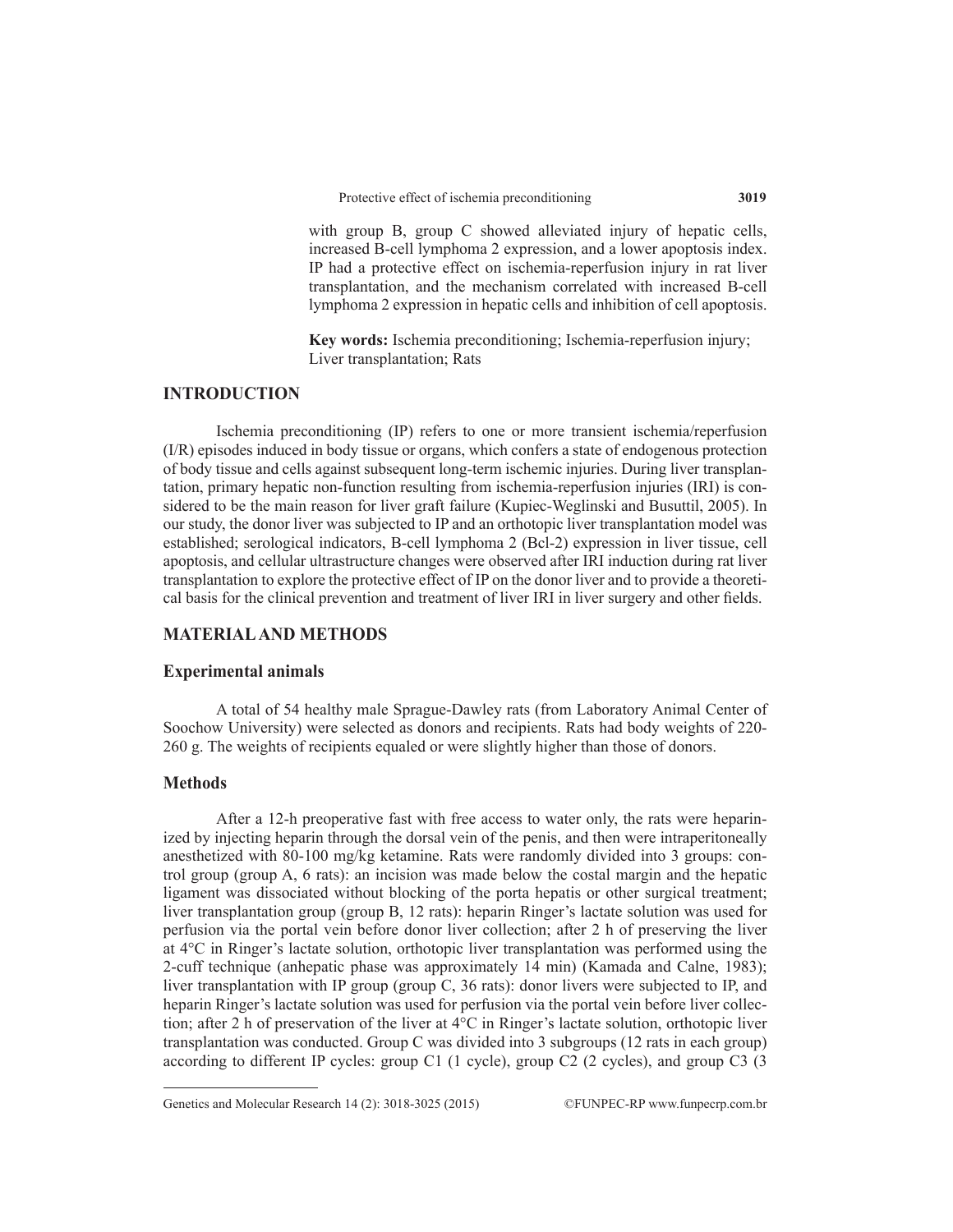cycles). One cycle of IP was conducted with interruption of the first hepatic portal for 5 min, and reflow was initiated by removing the clamp on the liver for another 5 min. Six hours after surgery, samples were collected for the detection of various indicators.

#### **Detection of biochemical indicators and bile capacity**

For the biochemical indicator test, 1 mL blood was collected from the inferior vena cava; serum alanine aminotransferase (ALT), aspartate transaminase (AST), and lactate dehydrogenase (LDH) were analyzed using an automatic biochemical analyzer. To measure bile secretion, an epidural catheter was inserted into the proximal common bile duct to measure the length of the catheter through which the bile flowed within 1 min. For catheter volume determination, 50 µL colored liquid was injected into the catheter using a microsyringe and the length was measured 6 times; 1 mm =  $0.65 \pm 0.26$   $\mu$ L.

# **Cell apoptosis assay**

Terminal deoxynucleotidyl transferase dUTP nick-end labeling was performed according to kit manufacturer instructions (Roche, Basel, Switzerland). Five fields at 400X magnification were randomly selected from each section; the average number of apoptotic cells in 1000 cells was calculated and reported as percentage (apoptosis index: AI).

# **Bcl-2 expression in hepatic cells**

The immunohistochemical SP method (Boster Immunoleader, Fremont, CA, USA) was employed to detect Bcl-2 expression; at high magnification, cells with brown cytoplasm were considered to be Bcl-2-positive. Five fields at 400X magnification were randomly selected; the number of positively stained cells in 1000 hepatic cells was counted as the Bcl-2 expression index.

#### **Subcellular morphology observation**

Liver tissue samples of 1 mm<sup>3</sup> were fixed in 4% glutaraldehyde; the tissue section was prepared according to the requirement of the transmission electron microscope and was doublestained with uranium acetate/lead nitrate, followed by observation under an electron microscope.

#### **Statistical analysis**

Data are reported as means  $\pm$  standard deviation; analysis of variance was performed using the SAS 9.1.3 statistical software (SAS Institute, Cary, NC, USA);  $P \le 0.05$  was considered to be statistically significant.

# **RESULTS**

### **Activity of serum ALT, AST, and LDH and change in bile capacity**

The results are shown in Table 1. Compared with group A, group B showed signifi-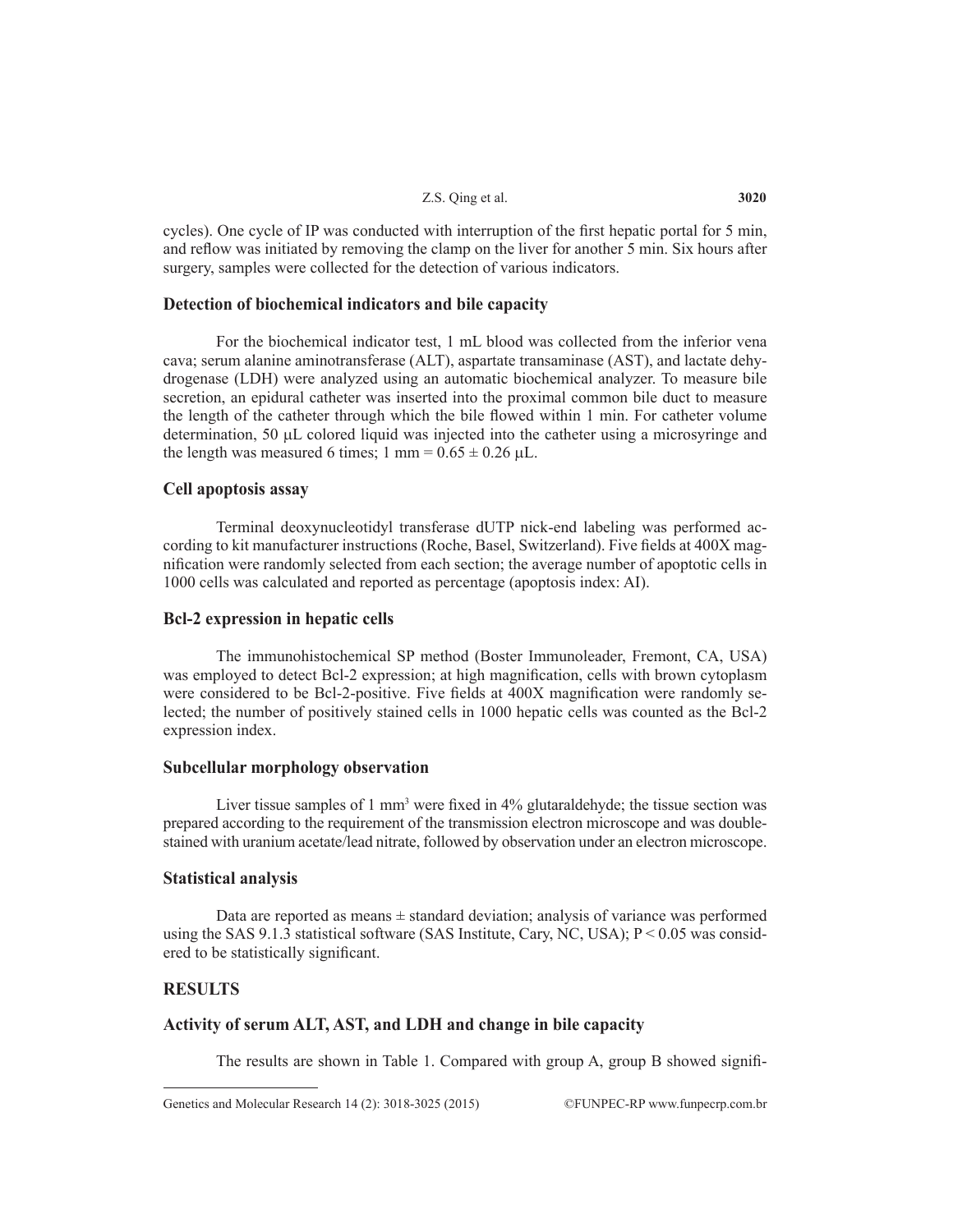cantly higher serum ALT, AST, and LDH activity, but distinctly lower bile capacity per minute  $(P < 0.01)$ ; various indicators of group C2 and C3 improved markedly compared with those of group C1 and B, which showed similar values; in group C, the indicators clearly improved with increasing IP cycles  $(P < 0.01$  or 0.05).

| Group          | N            | ALT $z_{p}$ /(U/L)                               | AST $z_{p}$ /(U/L)                   | LDH $z_{\rm p}$ /(U/L)                         | Bile ( $\mu L$ min <sup>-1</sup> g <sup>-1</sup> )   |  |
|----------------|--------------|--------------------------------------------------|--------------------------------------|------------------------------------------------|------------------------------------------------------|--|
| $\mathbf{A}$   | <sub>(</sub> | $32.32 \pm 8.76$                                 | $198.67 \pm 15.49$                   | $2.563.58 \pm 246.27$                          | $9.52 \pm 1.38$                                      |  |
| <sup>B</sup>   | 12           | $1.636.73 \pm 215.39**$                          | $2,833.54 \pm 294.76$ **             | $5,970.89 \pm 475.37**$                        | $3.12 \pm 0.79**$                                    |  |
| C1             | 12           | $1.458.55 \pm 264.62**$                          | $2.485.56 \pm 252.28**$              | $5.446.42 \pm 340.68$ **                       | $3.79 \pm 0.93**$                                    |  |
| C <sub>2</sub> | 12           | $797.63 \pm 163.75***$                           | $1,978.68 \pm 270.52$ ** $\triangle$ | $4.945.27 \pm 383.89$ ** <sup>△</sup>          | $5.18 \pm 1.12***$                                   |  |
| C <sub>3</sub> | 12           | $187.16 \pm 63.08$ ** $\triangle$ $\triangle$ ** | $756.28 \pm 96.35***^{\triangle}\&$  | $3,567.27 \pm 195.36$ ** $\triangle \triangle$ | $8.72 \pm 1.16^{\triangle \triangle \blacktriangle}$ |  |

**Table 1.** Bile capacity and activity analysis of ALT, AST, and LDH in serum in different groups.

A: Control group ( $N = 6$ ). Without operation of liver transplantation; B: liver transplantation ( $N = 12$ ). After donor livers were preserved for 2 h at 4°C in Ringer's lactate solution, rat orthotopic liver transplantation was performed using the cuff technique; C1, C2, C3: ischemic precondition groups  $(N = 12)$ . After grafts under ischemic preconditions were harvested and then preserved for 2 h at 4°C in Ringer's lactate solution, rat orthotopic liver transplantation was performed. Portal veins and hepatic arteries of rat livers were interrupted for 5 min and then reflow was initiated for another 5 min, which was regarded as 1 cycle. C1, C2, and C3 animals were subjected to 1, 2, and 3 cycles, respectively. \*\*P < 0.01 *vs* group A;  $\Delta P$  < 0.05,  $\Delta \Delta P$  < 0.01 *vs* group B;  $\Delta P$  < 0.05,  $\Delta \Delta P$  < 0.01 *vs* group C2.

## **Cell apoptosis and Bcl-2 expression in hepatic tissue**

AI in group B, which was clearly higher than that in group A ( $P < 0.01$ ), was not significantly different from that in group C1. AI in groups C2 and C3 was dramatically reduced compared with that in group B ( $P \le 0.01$ ), but remained higher than that in group A ( $P \le 0.05$ ) or 0.01). Bcl-2 expression in hepatic tissue was higher in group B compared with that in group  $A (P < 0.01)$ . In group C, Bcl-2 protein expression was gradually elevated along with increasing IP cycles; no statistical difference was observed between groups C1 and B, while groups C2 and C3 displayed enhanced Bcl-2 protein expression compared with group B ( $P < 0.05$  or 0.01). Specific data are shown in Table 2.

| <b>Table 2.</b> Apoptotic index and Bcl-2 expression in liver in different groups (%). |    |                                             |                                                             |  |  |  |
|----------------------------------------------------------------------------------------|----|---------------------------------------------|-------------------------------------------------------------|--|--|--|
| Group                                                                                  |    | Apoptotic index                             | Bcl-2                                                       |  |  |  |
| $\mathbf{A}$                                                                           | 6  | $1.87 \pm 0.63$                             | $0.17 \pm 0.05$                                             |  |  |  |
| B                                                                                      | 12 | $22.78 \pm 4.56**$                          | $1.18 \pm 0.76$ **                                          |  |  |  |
| C1                                                                                     | 12 | $18.35 \pm 3.66$ **                         | $1.85 \pm 0.89**$                                           |  |  |  |
| C <sub>2</sub>                                                                         | 12 | $11.17 \pm 2.07$ ** $\triangle$             | $2.35 \pm 1.12***^{\triangle}$                              |  |  |  |
| C <sub>3</sub>                                                                         | 12 | $3.68 \pm 1.37$ * $\triangle$ $\triangle$ A | $5.26 \pm 1.57$ ** $\triangle$ $\triangle$ $\blacktriangle$ |  |  |  |

\*P < 0.05, \*\*P < 0.01 *vs* group A; △P < 0.05, △△P < 0.01 *vs* group B; ▲▲P < 0.01 *vs* group C2.

# **Observation of pathological morphology on liver tissue**

#### *Microscopic observation*

In group A, hepatic cells and liver sinusoidal endothelial cells were normal; the structures of the hepatic lobule, central veins, and portal area were clear (Figure 1A). In group B, congestion and stenosis were observed in the central vein of the hepatic lobule and hepatic

Genetics and Molecular Research 14 (2): 3018-3025 (2015) ©FUNPEC-RP www.funpecrp.com.br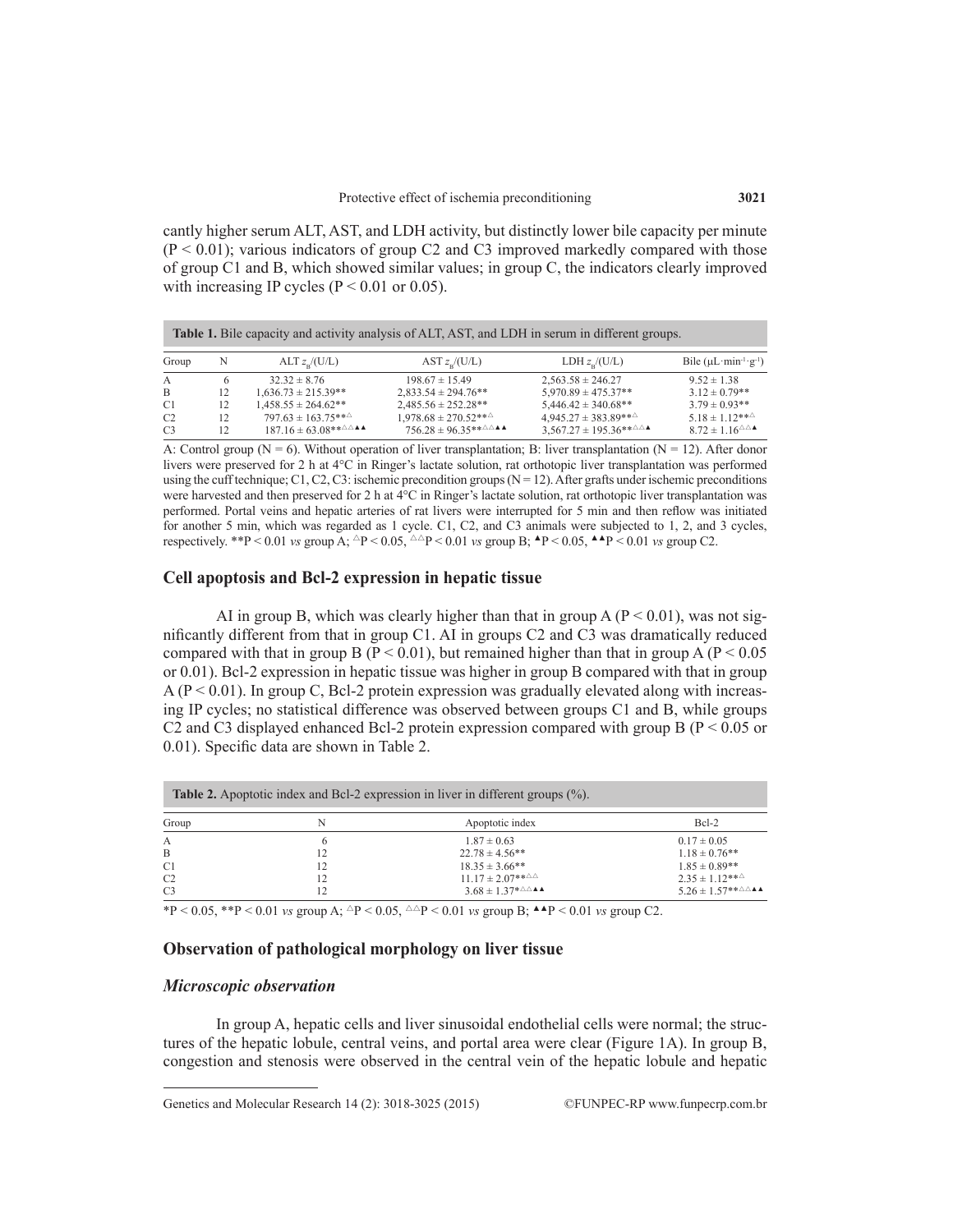# Z.S. Qing et al. **3022**

sinusoid, and hepatic cells showed different degrees of swelling and degeneration (Figure 1B). In group C3, hepatic congestion was alleviated compared with that in group B; the structures of hepatic lobule, portal area, central veins, and sinusoidal cable were normal and clear without deformation. Hepatic cells were slightly swelled (Figure 1C).



**Figure 1.** Pathology of liver tissue (H-E). **A.** Normal hepatic cell in group A. **B.** Hepatocellular swell, transformation of vacuoles in group B. **C.** Normal hepatic tissue in group C3. Original magnification: 200X.

#### *Transmission electron microscopy observation*

In group A, the organelle structure was intact with neatly arranged mitochondria (Figure 2A). In group B, mitochondria swelling with arrangement disorder and reduced cristae, cytoplasm rarefaction, more lysosome, chromosome margination, and deformation of the cell membrane and nuclear membrane as well as apoptotic cells and bodies were observed (Figure 2B and C). In group C3, hepatic cell injury was significantly alleviated and cellular ultrastructure was relatively normal; mitochondria were mildly swelled and cytoplasmic vacuoles were occasionally observed (Figure 2D and E).



**Figure 2.** SEM results of liver tissue. **A.** Normal hepatic cell in group A. **B.** Hepatocellular apoptosis in group B. **C.** Endothelial cell apoptosis in group B. **D.** Mitochondria swell in group C3. **E.** Chromosome border, transformation of vacuoles in group C3. Original magnification: 15,000X.

# **DISCUSSION**

### **Protective effect of IP on the donor liver**

During liver transplantation, IRI is inevitable; parenchymal hepatic cells and liver sinusoidal endothelial cells are not only characterized by edema, degeneration, and necrosis, but also show significant apoptosis (Huet et al., 2004; Kaszaki et al., 2006). A number of interventions are currently used to protect organs from IRI. IP was recently developed as a simple but

Genetics and Molecular Research 14 (2): 3018-3025 (2015) ©FUNPEC-RP www.funpecrp.com.br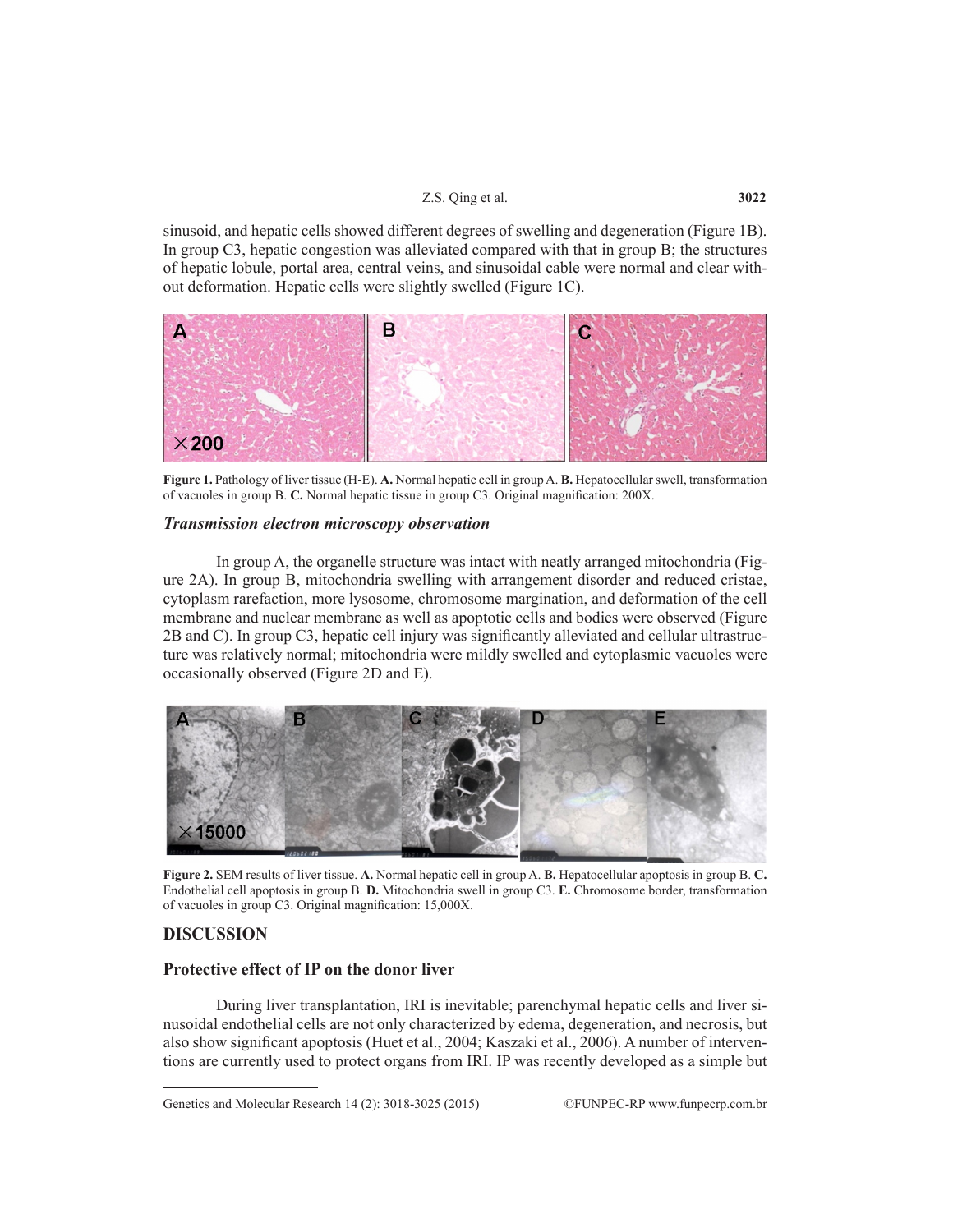effective preprocessing method, which has certain clinical significance and protective effects on IRI of the brain, lung, and liver (Waldow et al., 2004; Gao et al., 2006; Szijártó, 2008). No studies have examined whether repeated interruption of the hepatic portal vein, i.e., extending the period of liver without blood, and the application of IP to the donor liver not only ensure successful surgery, but also protect the transplanted liver. Therefore, we designed an animal model in which multiple hepatic portal interruptions of the donor liver was performed over a short time before liver transplantation to explore the feasibility of this hypothesis by observing the postoperative activity of serum ALT, AST, and LDH and bile capacity per minute, as well as cell apoptosis and pathologic changes in hepatic tissue in the transplantation group.

Our results showed that along with increasing IP cycles, serum ALT, AST, and LDH activities and AI in rats with liver transplantation progressively decreased, and that pathological changes in the cell structure in liver tissues were also gradually ameliorated. The experimental results displayed that multiple IP cycles of the donor liver could distinctly alleviate IRI, maintain basic cell structure and function, and protect IRI-induced donor liver dysfunction after transplantation. However, whether the number of IP cycles and the time period require optimization for clinical application according to the liver pathologic condition of patients requires further investigation.

# **Possible mechanisms of the protective effect of IP on the donor liver**

The basis for liver IRI includes oxyradical injury, energy failure, and microcirculation disturbance, and their morphological features of the secondary injury include cell necrosis and apoptosis, which are closely correlated with the degree of liver damage (Fondevila et al., 2003; Liang et al., 2003). IP has a significant protective effect on IRI of transplanted liver, but the underlying mechanism remains unclear. The protective mechanisms are thought to be associated with elevated adenosine and nitric oxide levels, tumor necrosis factor- $\alpha$  elimination, and changes in energy metabolism and maintenance of microcirculation (Ma et al., 2001; Zhang and Chen, 2004; Lee and Lee, 2006).

Our results showed that Bcl-2 is lowly expressed in normal liver tissue, but highly expressed after liver transplantation, which may be involved in the protective reaction of liver tissue. In the IP group, Bcl-2 expression was enhanced along with the increase in IP cycles, which is negatively correlated with AI and positively correlated with various indicators of liver function. This indicates that IP induced Bcl-2 overexpression in transplanted liver during the pathological process of liver IRI to inhibit hepatic cell apoptosis; this was likely an important protective mechanism of IP (Kienle et al., 2005).

The Bcl-2 protein localizes to the nuclear membrane, rough endoplasmic reticulum, and mitochondrial membrane and plays an important role in cell apoptosis induced by various stimuli (Oshiro et al., 2002; Mueller et al., 2004): 1) Bcl-2 overexpression reduces the production of oxygen radicals and the formation of lipid peroxide; 2) Bcl-2 inhibits  $Ca^{2+}$  flow across the membrane and apoptosis by regulating intracellular calcium ion concentration; 3) Bcl-2 dimerizes with other proteins of the Bcl-2 family such as Bcl-Xl, the Bcl-Xs, Bax, Bcl-2, Bad, and Mcl-1 to inhibit cell apoptosis as a molecular switch for cell death signaling pathways; and 4) Bcl-2 acts upstream of caspase-3 and terminates the caspase cascade induced by different pathological factors by inhibiting the permeability of the mitochondrial membrane and release of cytochrome C, suppressing cell apoptosis (Salakou et al., 2007; Gao et al., 2013). Caspase-3 is thought to play the most important role in the caspase family, which regulates

Genetics and Molecular Research 14 (2): 3018-3025 (2015) ©FUNPEC-RP www.funpecrp.com.br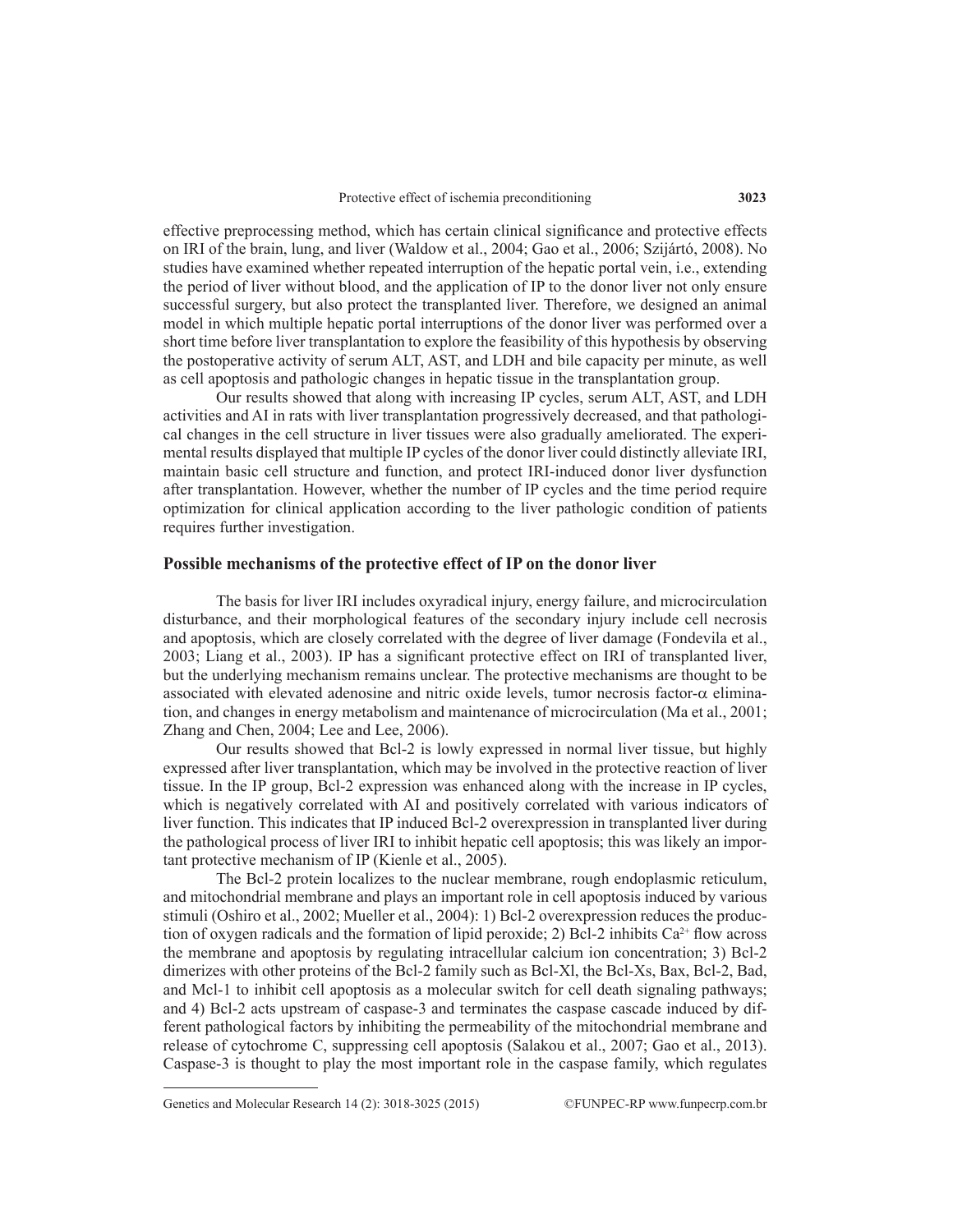#### Z.S. Qing et al. **3024**

digestion of all crucial enzymes and activates substrates. IP resulted in a significant decrease in p38 MAPK activation at the end of reperfusion when compared to non-preconditioned organ. This was accompanied by a significant decrease in apoptosis as measured with caspase-3 activation (Moolman et al., 2006). Upregulation of Bcl-2 expression can terminate the activation of caspase-3 through a variety of apoptotic signals and inhibit the apoptotic effect of apoptosis-stimulating factors induced by IRI on cells (Wu et al., 2011; Ko et al., 2013).

In conclusion, the apoptosis of parenchymal hepatic cells occurs during liver IRI during liver transplantation and the inhibitory regulation of cell apoptosis can reduce these injuries. Preoperative IP cycles of the donor liver can induce hepatic cells to highly express Bcl-2, suppress cell apoptosis caused by various pathological factors after liver transplantation and reperfusion, maintain basic cell structure and function, distinctly alleviate IRI, and decrease the incidence of primary hepatic non-function after transplantation. Our results also provide an experimental basis for exploring IP methods in clinical liver surgery.

#### **ACKNOWLEDGMENTS**

Research supported by the Supporting Technology Foundation of Huai'an Municipal Technology Bureau (#HG201112, #HG2014013) and the Science and Technology Development Fund of Najing Medical University (#2010NJMUZ08).

### **REFERENCES**

- Fondevila C, Busuttil RW and Kupiec-Weglinski JW (2003). Hepatic ischemia/reperfusion injury a fresh look. *Exp. Mol. Pathol*. 74: 86-93.
- Gao C, Chai W, Xu L, Zhang H, et al. (2006). Protective effects of hyperoxygenated solution preconditioning on intestinal ischemia-reperfusion injury in rabbits. *J. Surg. Res.* 135: 268-274.
- Gao J, Zhao L, Wang Y, Teng Q, et al. (2013). Effect of limb ischemic preconditioning on myocardial apoptosis-related proteins in ischemia-reperfusion injury. *Exp. Ther. Med*. 5: 1305-1309.
- Huet PM, Nagaoka MR, Desbiens G, Tarrab E, et al. (2004). Sinusoidal endothelial cell and hepatocyte death following cold ischemia - warm reperfusion of the rat liver. *Hepatology* 39: 1110-1119.
- Kamada N and Calne R (1983). A surgical experience with five hundred thirty liver transplants in the rat. *Surgery* 93: 64-69.
- Kaszaki J, Wolfárd A, Szalay L and Boros M (2006). Pathophysiology of Ischemia-Reperfusion Injury. Transplant Proc. Elsevier, Amsterdam, 826-828.
- Kienle K, Rentsch M, Müller T, Engelhard N, et al. (2005). Expression of BCL-2 in Liver Grafts After Adenoviral Transfer Improves Survival Following Prolonged Ischemia and Reperfusion in Rat Liver Transplantation. Transplant Proc. Elsevier, Amsterdam, 439-441.
- Ko JS, Gwak MS, Kim GS, Shin YH, et al. (2013). The Protective Effect of Ischemic Preconditioning Against Hepatic Ischemic-Reperfusion Injury Under Isoflurane Anesthesia in Rats. Transplant Proc. Elsevier, Amsterdam, 1704-1707.
- Kupiec-Weglinski J and Busuttil R (2005). Ischemia and Reperfusion Injury in Liver Transplantation. Transplant Proc. Elsevier, Amsterdam, 1653-1656.
- Lee WY and Lee SM (2006). Synergistic protective effect of ischemic preconditioning and allopurinol on ischemia/ reperfusion injury in rat liver. *Biochem. Biophys. Res. Commun*. 349: 1087-1093.
- Liang TB, Man K, Lee TKW, Hong-Teng Tsui S, et al. (2003). Distinct intragraft response pattern in relation to graft size in liver transplantation. *Transplantation* 75: 673-678.
- Ma K, Yu Y, Bu XM, Li YJ, et al. (2001). Prevention of grafted liver from reperfusive injury. *World J. Gastroenterol*. 7: 572-574.
- Moolman JA, Hartley S, Van Wyk J, Marais E, et al. (2006). Inhibition of myocardial apoptosis by ischaemic and betaadrenergic preconditioning is dependent on p38 MAPK. *Cardiovasc. Drugs Ther*. 20: 13-25.
- Mueller TH, Kienle K, Beham A, Geissler EK, et al. (2004). Caspase 3 inhibition improves survival and reduces early graft injury after ischemia and reperfusion in rat liver transplantation. *Transplantation* 78: 1267-1273.
- Oshiro T, Shiraishi M and Muto Y (2002). Adenovirus mediated gene transfer of antiapoptotic protein in hepatic ischemia-

Genetics and Molecular Research 14 (2): 3018-3025 (2015) ©FUNPEC-RP www.funpecrp.com.br